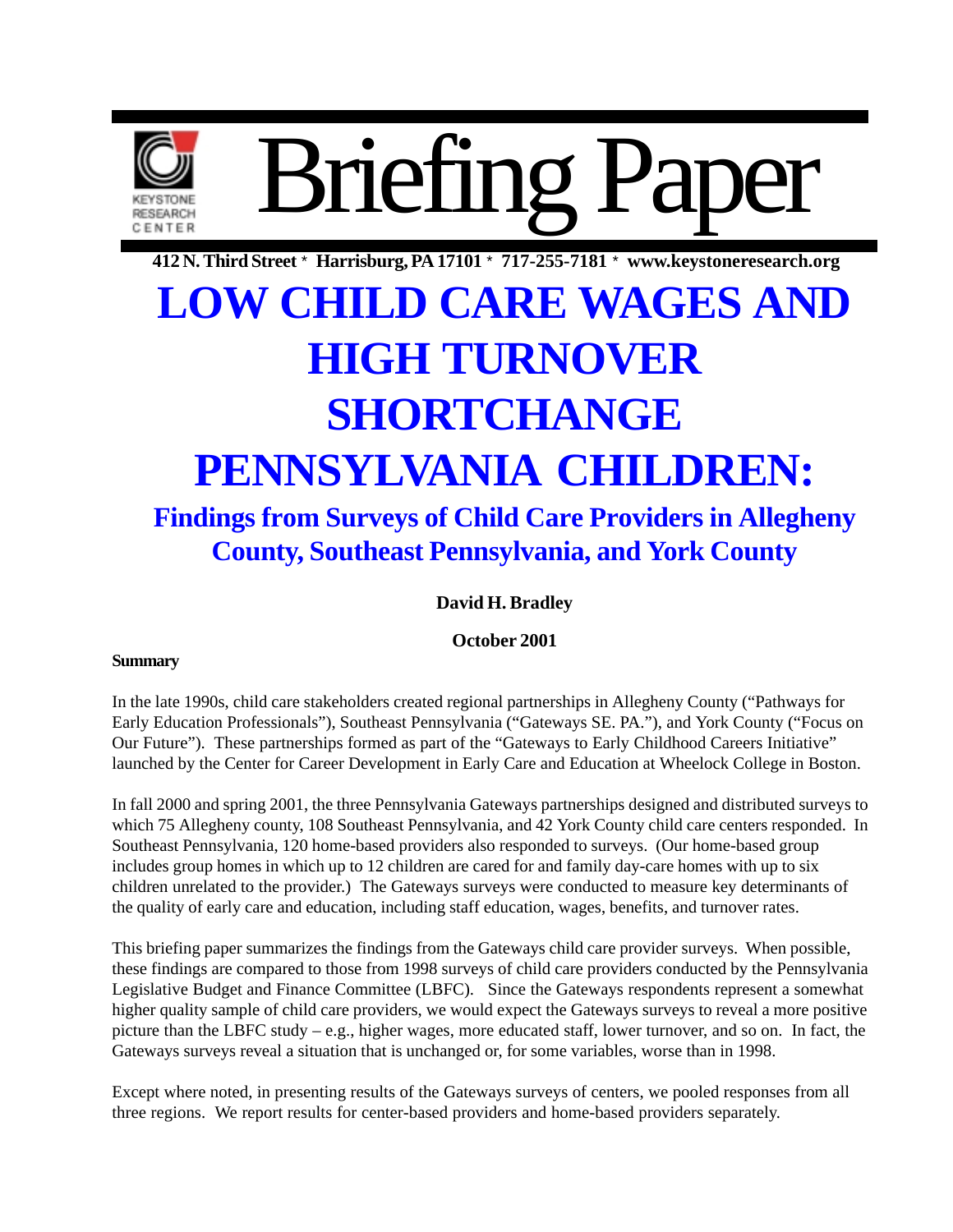

- Based on the Gateways surveys, only 23 percent of teachers and aides at child care centers have a bachelor's degree today, down from 28 percent based on the 1998 LBFC survey. Since 1998, the share of center staff without a high-school diploma or GED has tripled from 1 percent to 3 percent.
- Annual turnover rates range from 50 percent for aides, to about 30 percent for teachers, to 14 percent for directors. Turnover rates are very similar to those found by the LBFC in its 1998 survey
- At child care centers, over two-thirds of aides, four in 10 teachers, and three in 10 directors have been at their current center less than two years.
- In child care centers, average hourly wages are \$6.39 for aides, \$7.27 for assistant teachers, and \$9.30 for head teachers. At these wage levels, full-time child care teachers and aides earn between \$13,000 and \$19,400 annually. In home-based providers (both group and family day-care homes), main providers average \$9.09 per hour, or about \$19,000 annually; assistant providers earn an average of \$6.99 per hour.
- Despite a strong economy, comparison with the LBFC study shows that child care wages did not increase from 1998 to 2001. In fact, average wages for teachers and aides as a group have fallen by more than 2 percent.
- Child care teachers and aides earn half or less of what other Pennsylvania workers earn who have the same amount of education.
- Even center directors in Pennsylvania, 80 percent of who have a college degree and nearly a quarter of who have a master's degree, make only \$27,000 per year. In all Pennsylvania industries, workers with the same educational attainment as child care center directors earn an average of \$45,115.
- Only about a fifth of center-based child care teachers are offered employer-subsidized health care for themselves and family members. Among 120 home-based providers, only five offered any kind of health insurance.
- In all three regions, child care centers with higher wages have lower turnover rates among teachers.
- "Accredited" Pennsylvania child care centers have salaries that are about 25 percent higher for directors (accredited child care centers have met quality standards defined by a professional association of early educators). Higher salaries for directors may stabilize organizational leadership in ways that facilitate quality improvement and accreditation.

A consistent, educated, and experienced workforce is a key ingredient of any effort to provide quality early education and care to our youngest children. To improve staff retention, and maintain and improve the education level of child care workers, Pennsylvania must make it possible for child care providers to raise compensation. One promising approach is a child care career ladder program in Washington state that subsidizes providers that meet specified wage scales that rise with education and experience. A growing number of number of other states have also established programs to raise pay and subsidize health care benefits in child care and early education. Pennsylvania should do the same.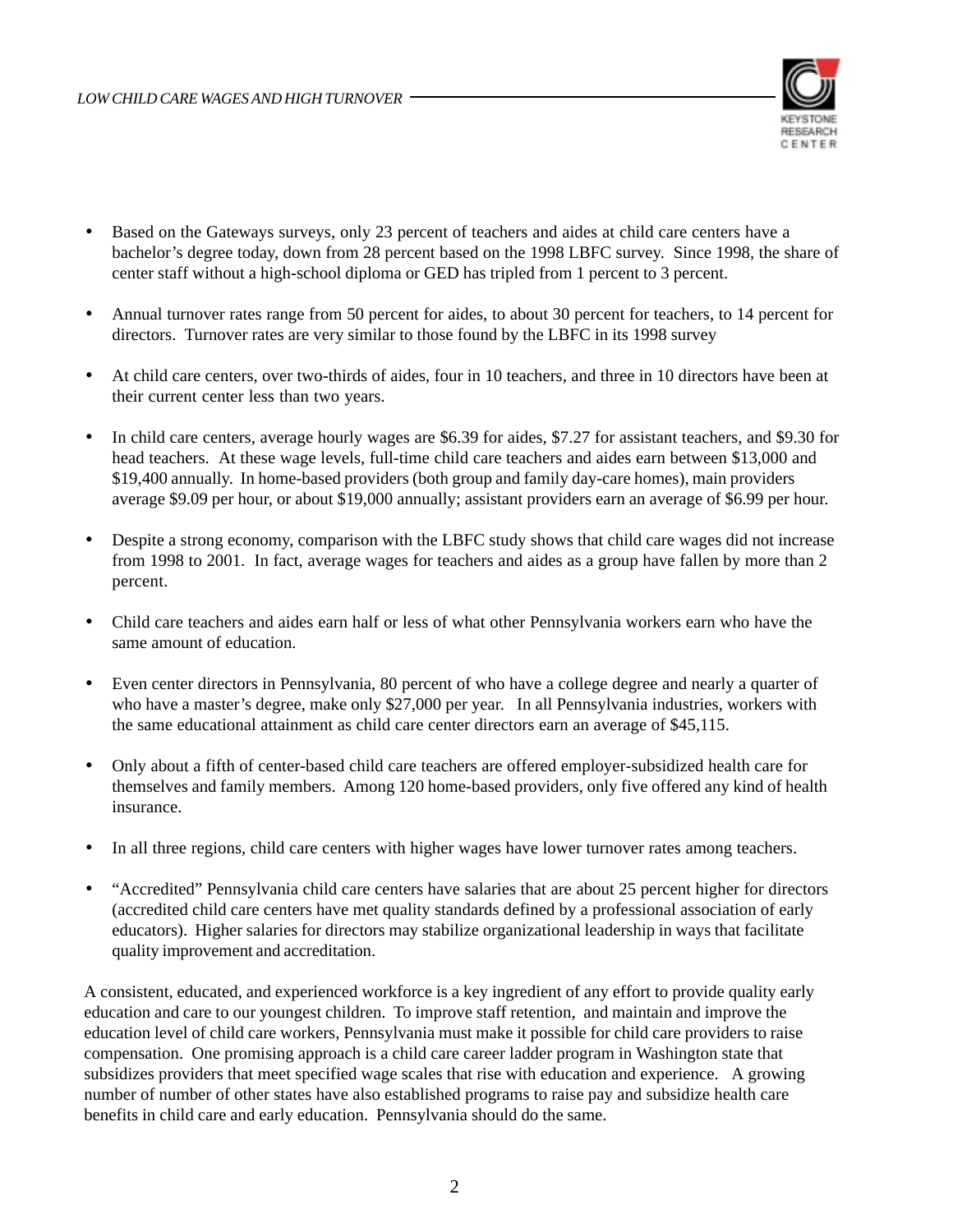

#### **Background**

Most families with young children today rely on child care outside the home. According to the Census Bureau, 65 percent of mothers with children under six are in the labor force. Among mothers with children six to 13, 78 percent are in the labor force. The quality of early care and education is critical for children's well-being and a good investment for society. Children in high quality child care have improved cognitive skills, fewer behavior problems, and greater success in school, with these impacts most pronounced for at-risk children.<sup>1</sup> According to RAND, each dollar invested in early education returns over two dollars in reduced costs for remedial education, unemployment, welfare, and the criminal justice system.<sup>2</sup>

At present, the quality of child care in the United States is uneven at best. For example, a study of 50 child care centers in four states found that "most child care is mediocre in quality, sufficiently poor to interfere with children's emotional and intellectual development."3

A defining feature of high-quality child care is experienced, well-trained staff. In research nationally, more educated staff and higher wages have been found to improve quality.4 In South-Central Pennsylania, an unpublished study by Richard J. Fiene (of Penn. State-Harrisburg's Capital Area Early Childhood Training Institute) found a strong positive relationship between directors' income and quality at 27 centers. Fiene also found a positive relationship between caregiver education and quality. Fiene concluded that the best settings for infants would have a director with a master's degree earning at least \$30,000 and experienced staff earning at least \$25,000. Typical centers in Pennsylvania are not close to these standards.

In 1998, to help promote careers in early education, the Center for Career Development in Early Care and Education at Wheelock College in Boston helped launch "Gateways to Early Childhood Careers" initiatives in five areas. These areas included Southeast Pennsylvania, York County and Allegheny County. In 2000 and early 2001, the three Pennsylvania Gateways projects designed a survey instrument for child care centers. The surveys sought to measure quality-related center characteristics, including accreditation status, wages, benefits, education, training, staff turnover, and staff years of experience.

In fall 2000 and spring 2001, the Gateways survey was mailed to child care centers in Allegheny County, York County, and Southeast Pennsylvania (i.e., Bucks, Chester, Delaware, Montgomery, and Philadelphia counties). In Southeast Pennsylvania, the survey was also adapted for and distributed to home-based providers. The Keystone Research Center analyzed the 345 survey responses: 75 centers in Allegheny County, 42 in York, and 108 in Southeast Pennsylvania; and 120 home-based providers in Southeast Pennsylvania.5

Providers linked with Gateways in each region were somewhat more likely to learn about the survey and be motivated to fill it out. In Southeast Pennsylvania, accredited centers and larger home-based providers (group homes) were oversampled (see footnote five). For these reasons, the respondents to the center and homebased surveys are almost certainly higher quality than average, with somewhat higher wages, benefits, staff education and experience levels than in a random sample of Pennsylvania providers.

Below, as well as summarizing findings from the provider surveys in three areas, we compare these findings to the results of a 1998 survey by the Pennsylvania Legislative Budget and Finance (LBFC) Committee.<sup>6</sup> In this comparison, it is important to recognize differences in the samples responding. Only 9 percent of the centers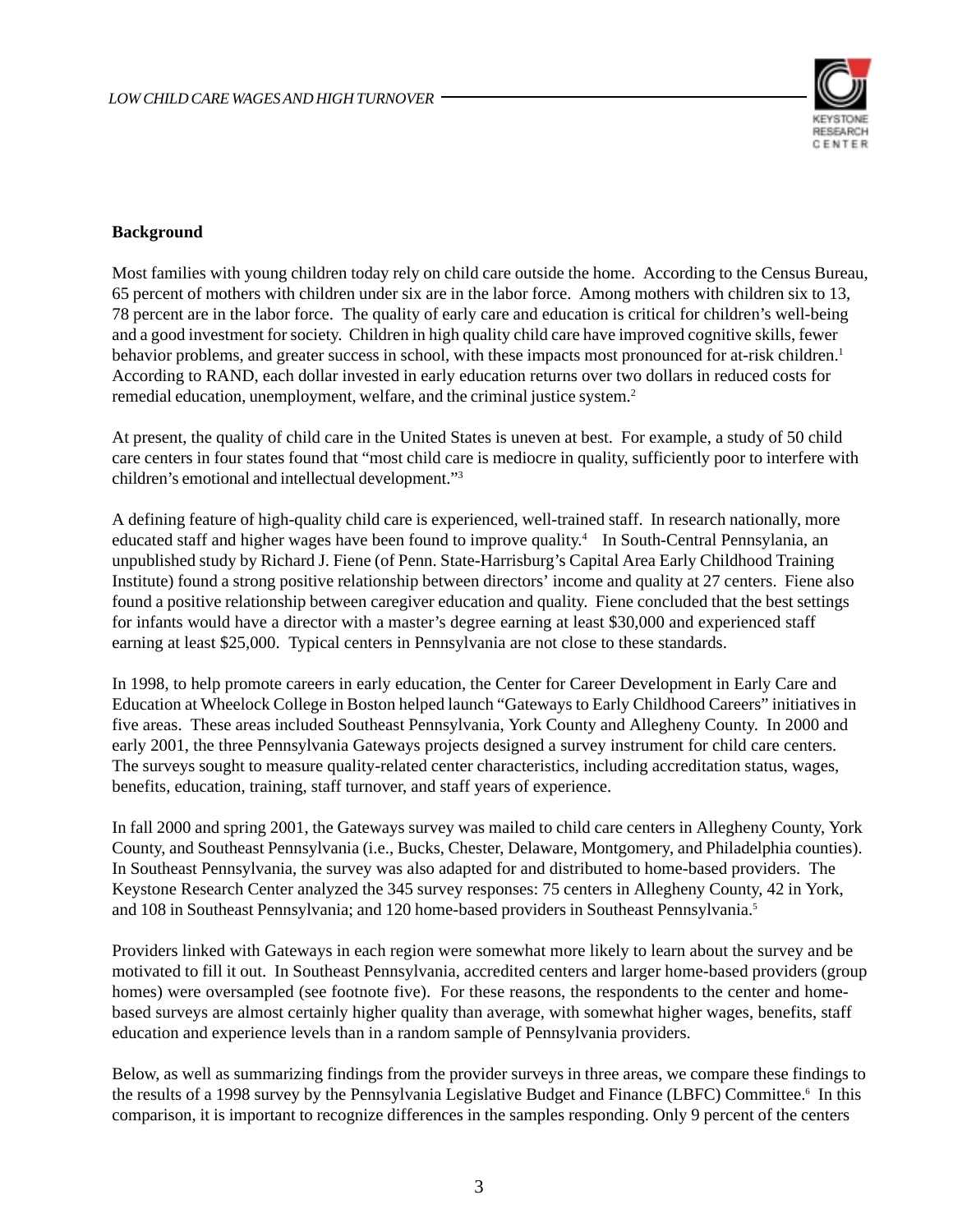

responding to the LBFC survey in 1998 were accredited by the National Association for the Education of Young Children (NAEYC, the primary professional group that accredits child care providers). Another 12 percent of LBFC respondents had begun the accreditation process. Twenty percent of Gateways respondents had NAEYC accreditation, and 43 percent were seeking accreditation (from NAEYC or another organization). Some of the higher rate of accreditation among the Gateways respondents may be explained by a general tendency for accreditation to increase from 1998 to 2000. Most of this higher rate of accreditation is probably the result of the high-quality sample responding to the Gateways surveys. Given differences in the Gateways and LBFC respondents, we would expect to find lower turnover, higher wages, and a more educated workforce with the Gateways survey. That is not what we find. Comparison of the results of the two surveys suggests that the child care industry workforce and quality crisis is growing more severe.

#### **Findings from the Surveys of Child Care Centers**

#### *Provider Characteristics*

Of the 225 child care centers that completed the Gateways surveys, 66 percent were non-profit. The average capacity for all respondents was 74 children. Most centers had a capacity of between 20 and 70 children. The centers responding served 16,281 children in total.

#### *Staff Profile*

Figure 1a shows the share of non-managerial staff (i.e., below the level of assistant director) at child care centers in three positions – aide, assistant teacher, and head teacher. (What we label head teachers are called "group supervisors" within Pennsylvania licensing regulations. What we term assistant teachers are "assistant group supervisors" in industry terminology.) Assistant teachers at the centers responding to the Gateways survey, accounted for 51 percent of non-managerial staff. Head teachers accounted for 28 percent and aides for 21 percent. Assistant directors and directors accounted for 13 percent of all staff at child care centers.



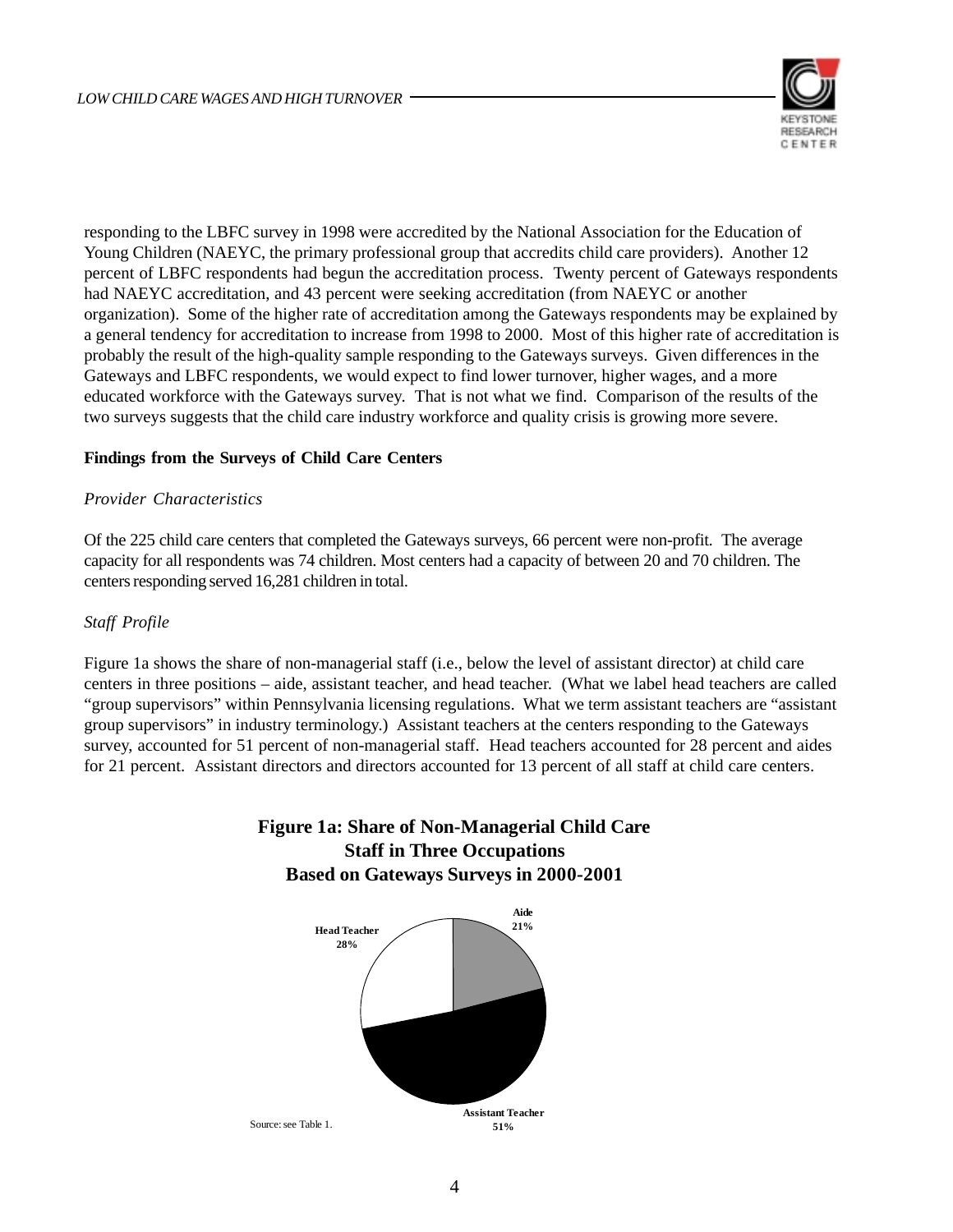

### **Figure 1b. Share of Non-Managerial Child Care in Three Occupations Based on 1998 LBFC Survey**



Source: Legislative Budget and Finance Committee *Salary Levels and Their Impact on Quality of Care for Child Care Workers in Licensed Child Day Care Programs* (Harrisburg: LBFC, 1999).

Comparison with the 1998 LBFC study reveals that there has been a substantial decline in the share of nonmanagerial child care staff who are head teachers. As shown in Figure 1b, the LBFC study found that 35 percent of non-managerial staff were head teachers. Over the past several years, centers have evidently filled some slots left by departing head teachers with assistant teachers and aides.

#### *Education*

Table 1 and Figures 2a and 2b profile the educational attainment of the centers responding to the Gateways surveys. Head teachers, assistant directors, and directors all have relatively high levels of education. More than eight out of 10 head teachers have at least an associate degree. The educational attainment of assistant teachers and aides is quite low. In these two groups, about nine out of 10 workers do not have an associate

| Table 1.<br><b>Educational Attainment of Employees in Child Care Centers</b><br>(percent of each occupation with each education level) |                 |          |    |         |                |  |  |
|----------------------------------------------------------------------------------------------------------------------------------------|-----------------|----------|----|---------|----------------|--|--|
| Director Assistant Head Teacher Assistant<br>Aide                                                                                      |                 |          |    |         |                |  |  |
|                                                                                                                                        |                 | Director |    | Teacher |                |  |  |
| No High-School Diploma                                                                                                                 |                 |          |    |         | 13             |  |  |
| High School Diploma or GED                                                                                                             |                 | 28       | 19 | 87      | 80             |  |  |
| Associate degree                                                                                                                       | 10 <sup>1</sup> | 12       | 16 |         |                |  |  |
| Bachelor's degree                                                                                                                      | 58              | 53       | 60 |         |                |  |  |
| Master's degree or higher                                                                                                              | 25              |          |    |         | $\overline{0}$ |  |  |

Note: throughout this report, we substitute the more accessible terms "head teacher" and "assistant head teacher" for the industry terms "group supervisor" and "assistant group supervisor." The actual Gateways surveys (and the 1998 Legislative Budget and Finance Committee survey) used the terms "group supervisor" and "assistant group supervisor."

Source: unless otherwise noted, all Tables and Figures are based on Keystone Research Center (KRC) tabulation of the Gateways child care provider surveys distributed in the fall of 2000 or spring of 2001 in Allegheny County, Southeast Pennsylvania (Bucks, Chester, Delaware, Montgomery, and Philadelphia Counties), and York County.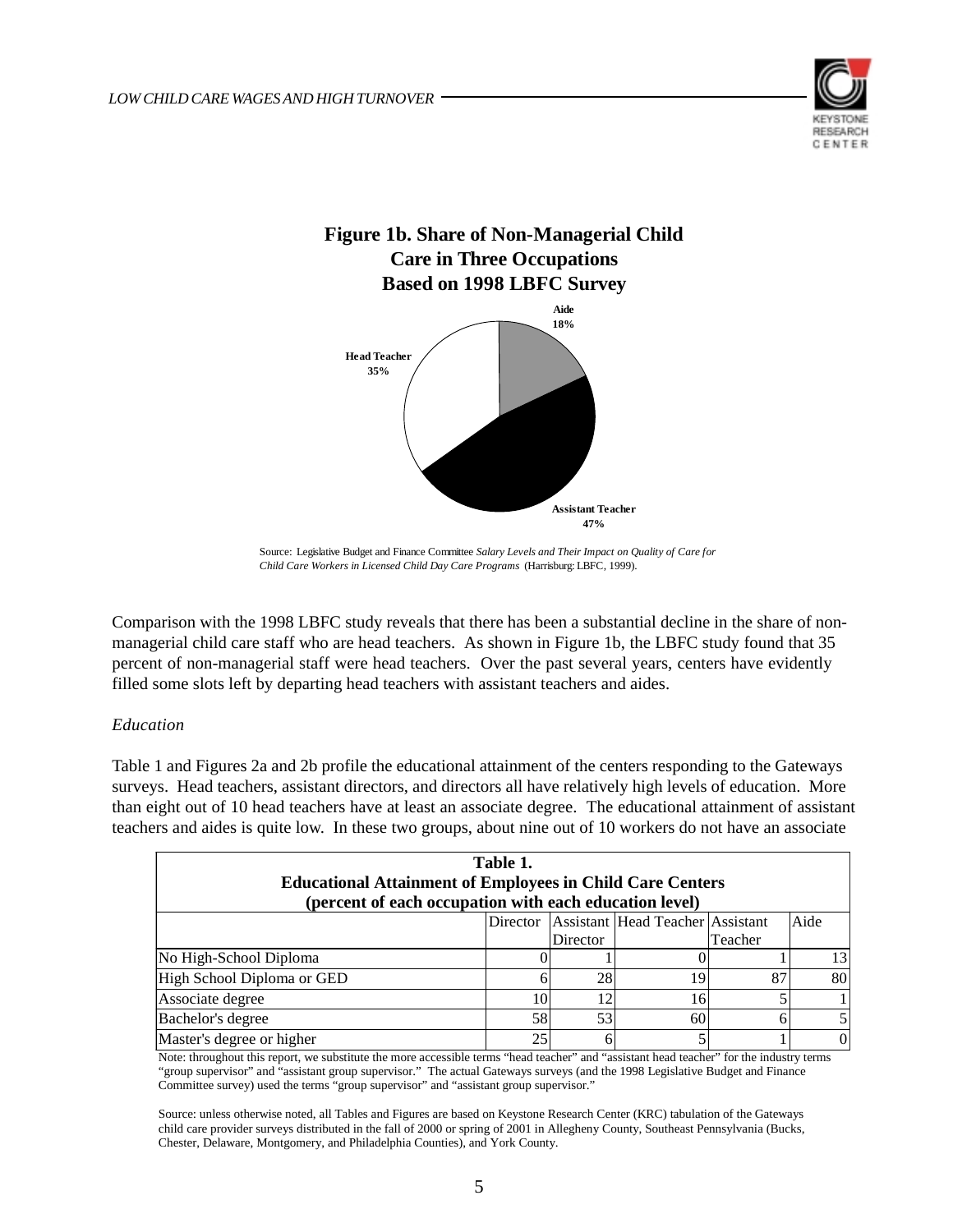

degree. A more detailed workforce educational profile (not shown in Table 1) reveals that only half of assistant teachers and 36 percent of aides have received any post-secondary training in child development.

Within each occupation, the educational profile of the child care center workforce according to the Gateways surveys is similar to that found by the LBFC in 1998. Taking into account the rising share of the workforce that is in the two less-educated occupations, the overall education level of Pennsylvania child care center workers is declining. Figure 2c shows the share of non-managerial staff who have each of five levels of education based on the LBFC and Gateways surveys. The share of staff with a college degree of higher has declined from 28 percent to 23 percent. The share without a high school diploma has risen from one to three percent.

#### *Turnover and Experience*

Table 2 reports employee turnover at child care centers. Average turnover rates are similar to those reported for the state as a whole in the LBFC study. However, the average number of weeks to fill a position is greater than reported in the LBFC study. Turnover rates for directors and assistant directors in Allegheny County are higher than in York County or Southeast Pennsylvania. In Southeast Pennsylvania, head teacher turnover is half what it is in Allegheny County and York County, possibly reflecting the high quality of the Southeast Pennsylvania centers completing the survey. In all three areas, aides have the highest turnover rates (see Table A2). For every position, the average number of weeks to fill a vacancy is higher in Southeast Pennsylvania.

High turnover translates into a workforce with limited experience. Table 3 and Figures 3a and 3b show that nearly 40 percent of head teachers, 41 percent of assistant teachers, and over two-thirds of aides have been at their center



## **Figure 2a. Two-Thirds of Head Teachers in Child Care Centers Have Four-Year College Degrees**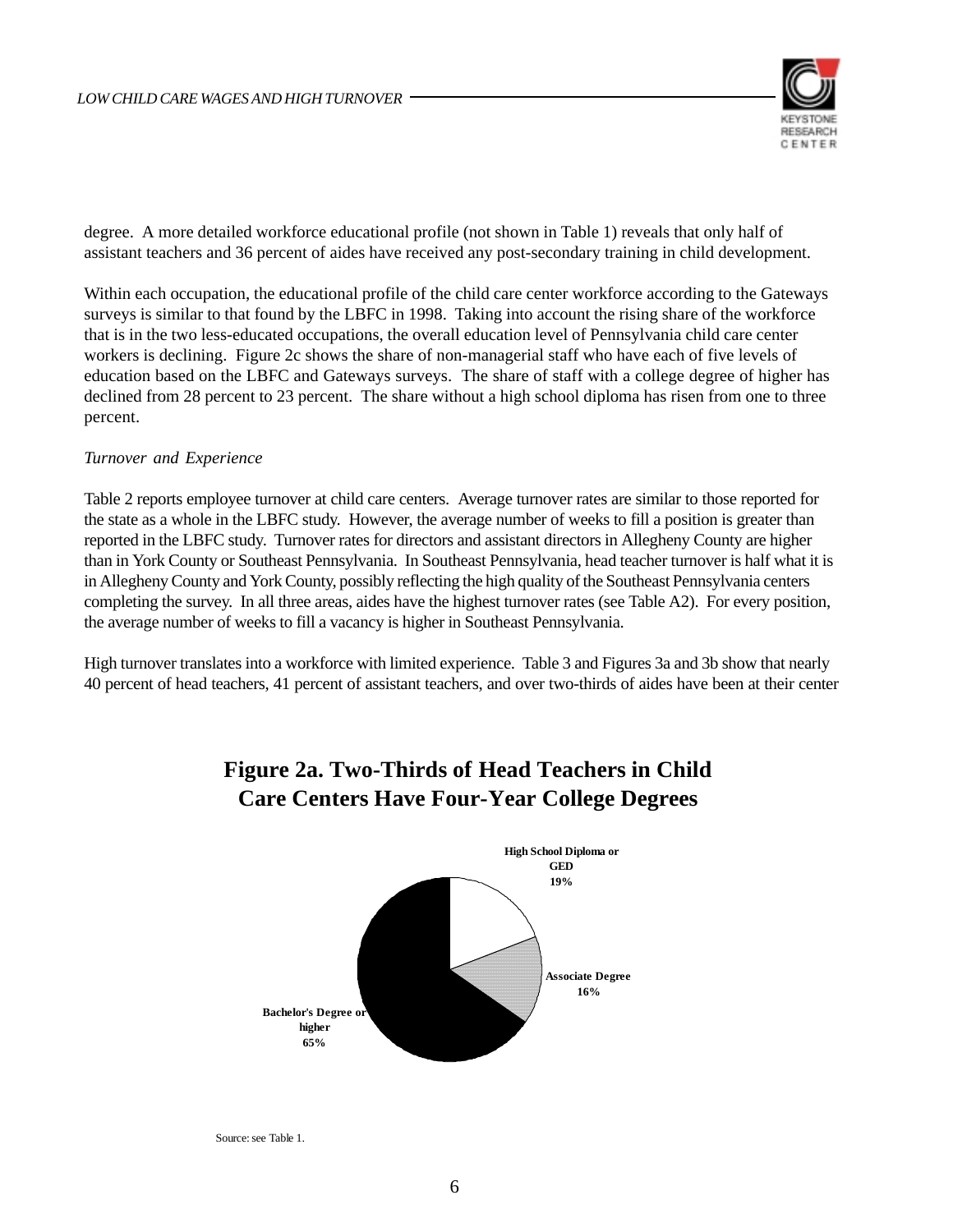

## **Figure 2b. Most Assistant Teachers and Aides Have Only a High School Diploma**







Sources: Gateways child care center surveys and Legislative Budget and Finance Committee, *Salary Levels and their Impact on Quality of Care* .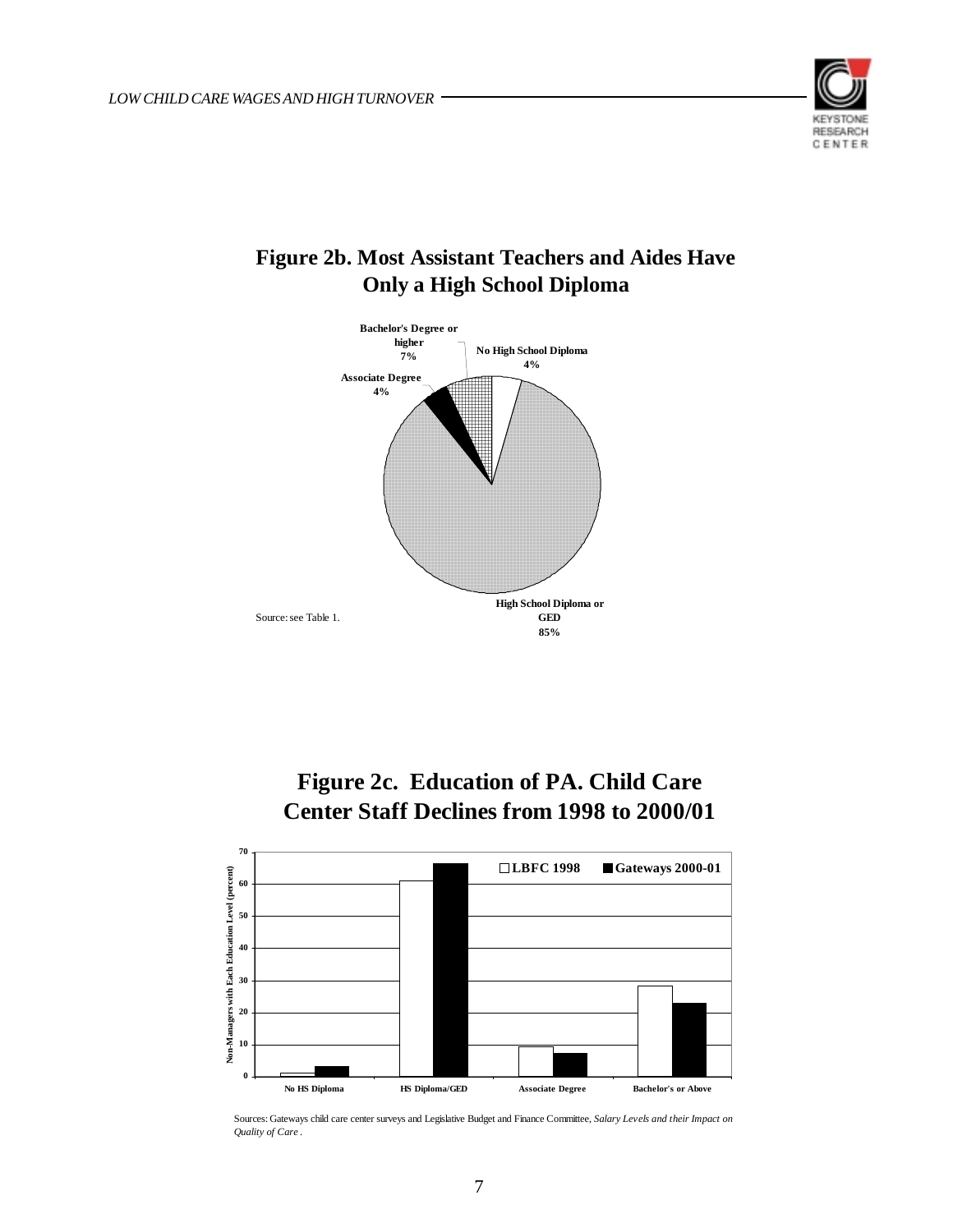

| Table 2.<br><b>Annual Turnover Rate in Child Care Centers</b><br>(number of people leaving each position in past year as percent of total number of positions)<br>and<br><b>Average Weeks to Fill Each Position</b> |                                                           |                |               |               |    |  |  |  |
|---------------------------------------------------------------------------------------------------------------------------------------------------------------------------------------------------------------------|-----------------------------------------------------------|----------------|---------------|---------------|----|--|--|--|
|                                                                                                                                                                                                                     | Aide<br>Assistant<br><b>Assistant</b><br>Head<br>Director |                |               |               |    |  |  |  |
| Average Turnover Rate                                                                                                                                                                                               | 14                                                        | Director<br>13 | Teacher<br>25 | Teacher<br>34 | 47 |  |  |  |
| Average Weeks to Fill a Position                                                                                                                                                                                    |                                                           |                | 10            |               | 6  |  |  |  |

Source: see Table 1

less than two years. Three out of ten directors have less than two years experience at their current center. While about half of head teachers in York County and Allegheny County have more than two years experience at their current center, about 70 percent of head teachers in Southeast Pennsylvania do (see Table A3).

#### *Wages*

Table 4 shows the wages (and, for directors, annual salary) of the major occupational groups in the child care industry for the three survey areas and the state as a whole. The table also shows the wages reported by the LBFC (with those 1998 wages adjusted for inflation between 1998 and 2000 using the CPI-U-X1, a consumer price index maintained by the U.S. Bureau of Labor Statistics).

Table 4 indicates that child care center wages for each occupation remain extremely low and, not significantly different than in 1998. Wages of aides are now \$6.39 per hour statewide, only \$13,000 per year for someone working full-time, full-year. Wages of assistant teachers are \$7.27 and wages of head teachers \$9.30 per hour – roughly a \$19,000 annual salary. Assistant directors earn less than \$10.50 per hour, the equivalent of about \$22,000 per year. Even center directors in Pennsylvania, 80 percent of who have a college degree and nearly a quarter of which have a master's degree, make only \$27,000 per year.

Based on the Gateways survey, wages for teachers and aides as a group (grouping the occupations takes into account the shift in employment to lower-wage assistant teacher and aide positions) are about 2.3 percent lower now than according to the LBFC study.

To gauge pay in early care and education relative to other industries, we compared salaries for child care occupations with salaries of similarly educated workers in the economy as a whole. To construct our comparison wage for each child care occupation, we first computed (from the Census Bureau's Current Population Survey) the average hourly wages of Pennsylvania workers with each of five levels of education (a master's degree or higher,

| Table 3. Experience in Current Center of Employees in Child Care Centers<br>(percent with each level of experience) |          |           |                        |                 |      |  |
|---------------------------------------------------------------------------------------------------------------------|----------|-----------|------------------------|-----------------|------|--|
|                                                                                                                     | Director | Assistant | Head Teacher Assistant |                 | Aide |  |
|                                                                                                                     |          | Director  |                        | Teacher         |      |  |
| Less than 2 years                                                                                                   | 29       |           | 38                     |                 | 69   |  |
| 2 to 5 year                                                                                                         | 28       |           | 26                     | 30              | 19   |  |
| 15 years or more                                                                                                    |          |           | 36                     | 29 <sub>1</sub> | 12   |  |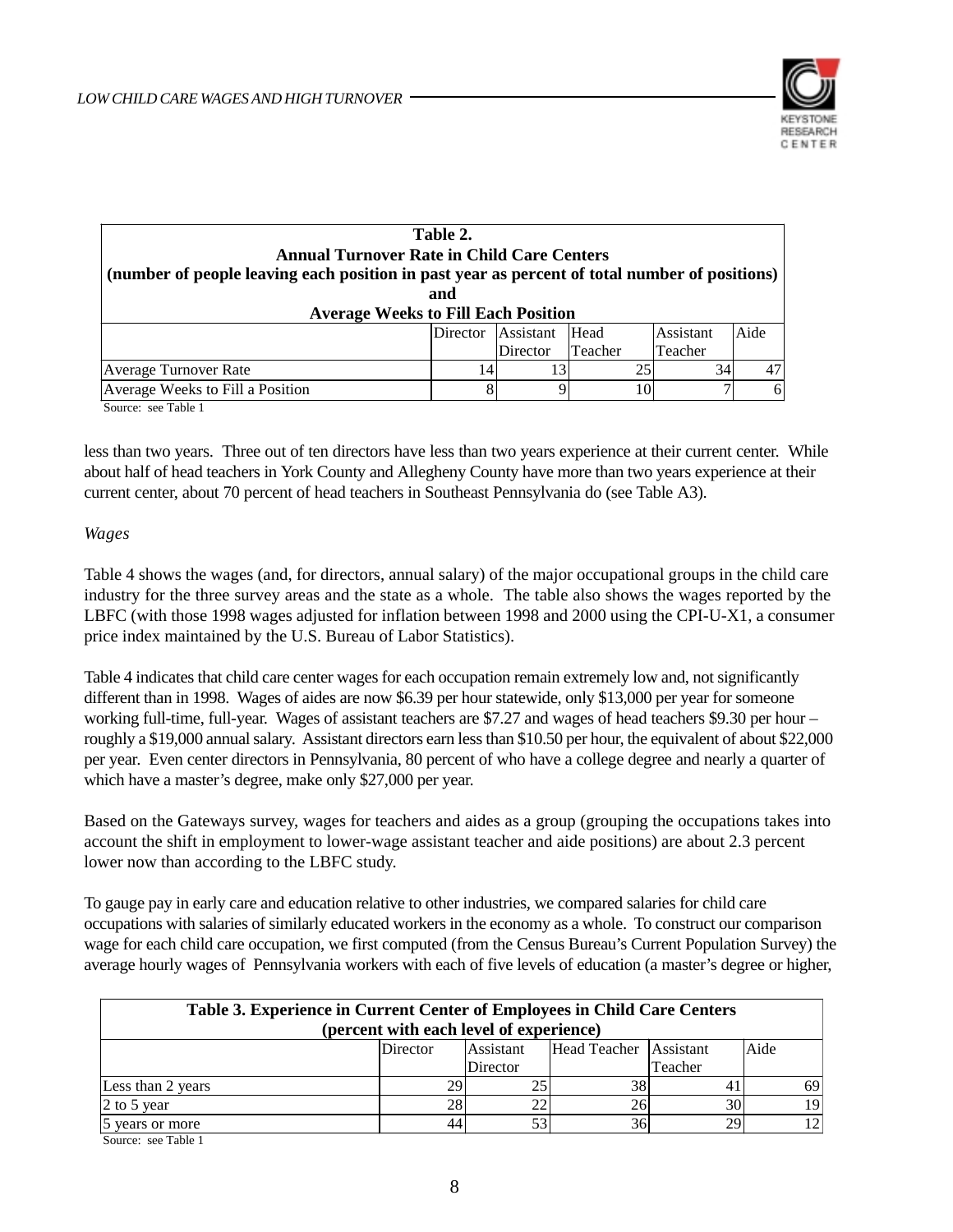

## **Figure 3a. Two in Five Teachers\* Have Less than Two Years of Experience in Current Center**



Note: Teachers in this chart includes head teachers ("group supervisors") and assistant teachers ("assistant group supervisors").

Source: see Table 1.



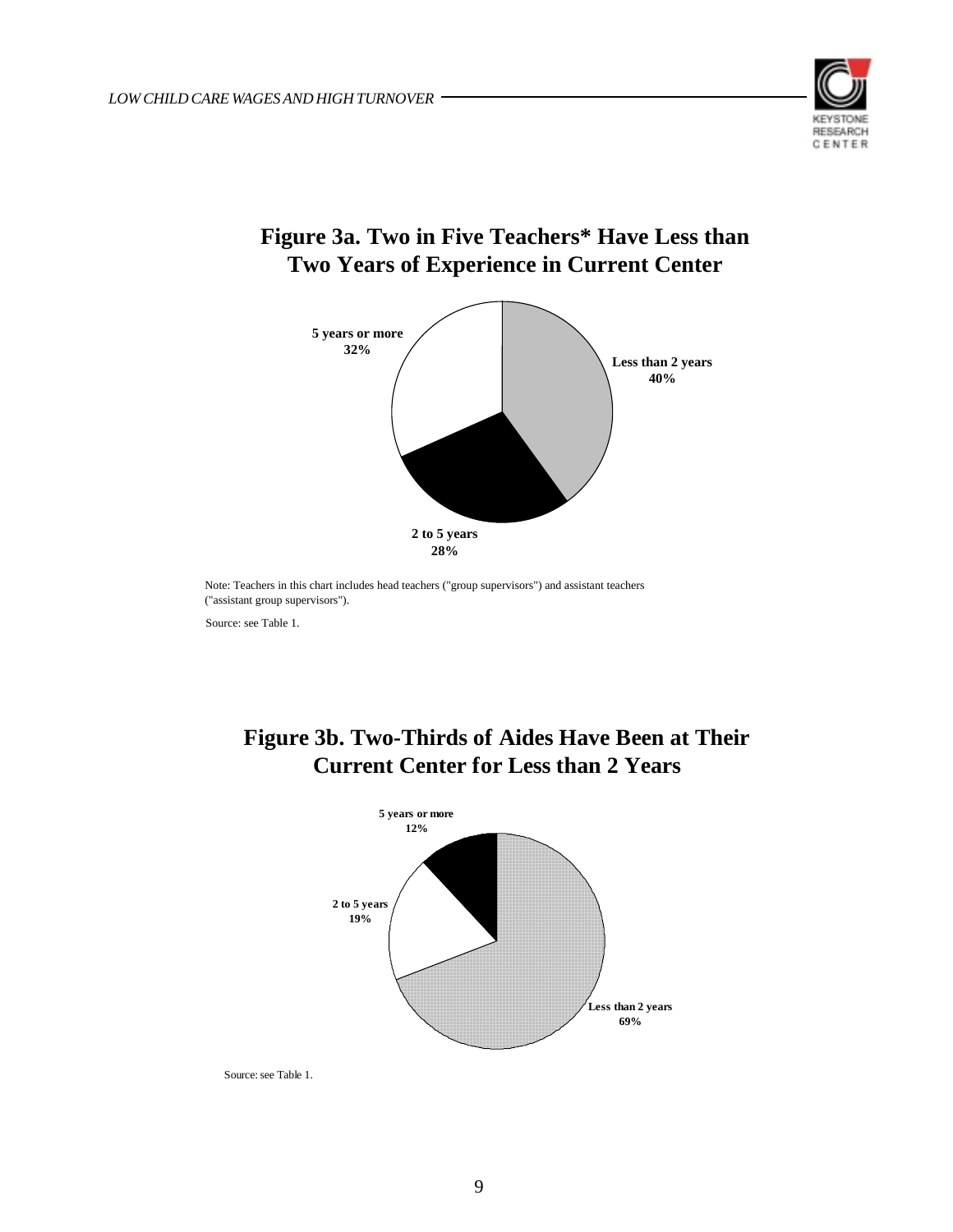

a four-year college degree, an associate degree, a high-school diploma, and less than a high-school diploma).<sup>7</sup> Then for each child care occupation, we weighted all Pennsylvania workers' average earnings for each educational attainment level by the fraction of the child care occupation with that level of education (e.g., for head teachers, we weighted the high school degree wage for all Pennsylvania workers by 0.19, the associate degree wage for all Pennsylvania workers by 0.16, the bachelor's degree wage for all Pennsylvania workers by 0.60, and the master's degree wage for all Pennsylvania workers by 0.05).

| Table 4. Average Wages in Child Care Centers (Hourly, except Director) (2000 dollars) |          |           |                     |           |        |  |  |
|---------------------------------------------------------------------------------------|----------|-----------|---------------------|-----------|--------|--|--|
|                                                                                       | Director | Assistant | <b>Head Teacher</b> | Assistant | Aide   |  |  |
|                                                                                       |          | Director  |                     | Teacher   |        |  |  |
| Southeast Pennsylvania - Gateways 2001                                                | \$31,904 | \$11.62   | \$10.48             | \$8.08    | \$6.80 |  |  |
| York County - Gateways 2000                                                           | \$25,578 | \$9.37    | \$8.21              | \$6.84    | \$5.97 |  |  |
| Allegheny County - Gateways 2000                                                      | \$24,725 | \$9.37    | \$8.29              | \$6.87    | \$5.92 |  |  |
| Average of All Three Regions - Gateways                                               | \$27,082 | \$10.41   | \$9.30              | \$7.27    | \$6.39 |  |  |
| Southeast Pennsylvania-LBFC 1998                                                      |          |           | \$10.60             | \$8.05    | \$6.77 |  |  |
| Harrisburg-Lancaster-York MSA-LBFC                                                    |          |           | \$8.62              | \$6.87    | \$6.19 |  |  |
| 1998                                                                                  |          |           |                     |           |        |  |  |
| Pittsburgh MSA-LBFC 1998                                                              |          |           | \$8.31              | \$6.48    | \$6.12 |  |  |
| Statewide Average -- LBFC 1998                                                        |          |           | \$8.97              | \$6.95    | \$6.20 |  |  |

Source: Gateways provider surveys and Legislative Budget and Finance Committee, *Salary Levels and their Impact on Quality of Care for Child Care Workers in Licensed Day Care Programs* (Harrisburg: LBFC, 1999).

## **Figure 4. Child Care Workers Earn Far Less than Other PA. Workers with the Same Education**



Source: Gateways child care provider surveys plus KRC calculation based on 2000 Current Population Survey data.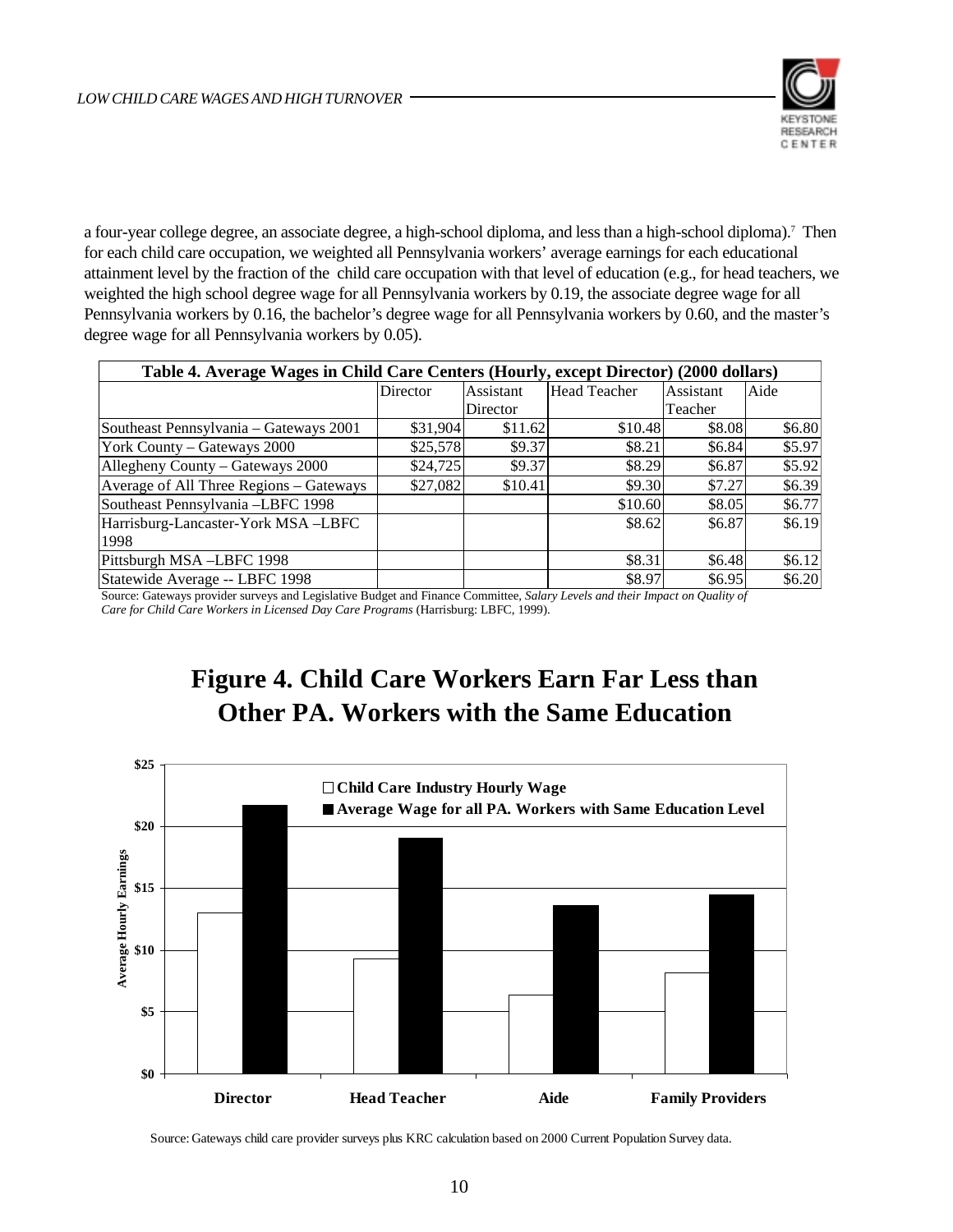

Figure 4 shows the results. For each child care occupation, actual (hourly) earnings are in the white vertical bar. The adjacent black bar shows average earnings for all Pennsylvania workers with the same educational attainment as that child care occupation. Workers with the same amount of education as head teachers in child care centers earn about \$19, or nearly \$39,000 per year, twice what center-based head teachers actually earn. For aides, child care workers earn less than half of Pennsylvania workers generally with the same level of education — \$13,000 versus \$28,000 on an annual basis. Across all industries, Pennsylvania workers with the same education as child care center directors earn an annual average wage of about \$45,115, 67 percent more than center directors.

#### *Benefits*

Table 5 reports the average health care benefits available to child care employees in the three survey areas. Since some respondents did not complete the health care questions on the Gateways survey, there is some ambiguity in how to interpret the answers. We expect that, in most cases, no response means that centers do not offer benefits. One in five head teachers and less than one in five assistant teachers have access to employer-subsidized health care for themselves and other family members through their child care center. (Even when child care employees have access to subsidized health benefits, the required co-pays often mean that the benefit is not affordable.) Just over one out of three head teachers and assistant teachers have access to employer subsidized individual health insurance. Our findings are comparable to those reported for the state as a whole on p. 3 of the LBFC report.

| Table 5. Employer-Provided Health Care Benefit in the Child Care Industry<br>(percent with each level of health benefits) |    |                 |         |    |  |  |
|---------------------------------------------------------------------------------------------------------------------------|----|-----------------|---------|----|--|--|
| Assistant<br>Director<br>Head                                                                                             |    |                 |         |    |  |  |
|                                                                                                                           |    | Teacher         | Teacher |    |  |  |
| No Response                                                                                                               | 14 |                 |         | 21 |  |  |
| Not Available or No Employer Contribution                                                                                 | 24 | 24 <sub>1</sub> |         | 27 |  |  |
| Employer-subsidized for Employee Only                                                                                     | 36 | 35              |         | 34 |  |  |
| Employer-subsidized for Employee and family members                                                                       | 25 | 20              |         | 17 |  |  |

Source: see Table 1.

#### *Pay by Accreditation Status*

Table 6 and Figure 5 report pay for accredited and non-accredited centers. Except for aides, the survey reveals that accredited centers pay better. The gap is especially significant for directors and assistant directors. Fiene's recent research in Pennsylvania (see p. 3 above) shows that higher pay for directors contributes to the organizational stability necessary to achieve and maintain high quality and accreditation.

| <b>Table 6. Pay by Accreditation Status</b><br>(hourly wages) |          |                  |                        |         |        |  |
|---------------------------------------------------------------|----------|------------------|------------------------|---------|--------|--|
|                                                               | Director | <b>Assistant</b> | Head Teacher Assistant |         | Aide   |  |
|                                                               |          | Director         |                        | Teacher |        |  |
| Accredited                                                    | \$15.46  | \$11.25          | \$9.68                 | \$7.39  | \$6.37 |  |
| Non-Accredited                                                | \$12.24  | \$9.98           | \$9.17                 | \$7.24  | \$6.40 |  |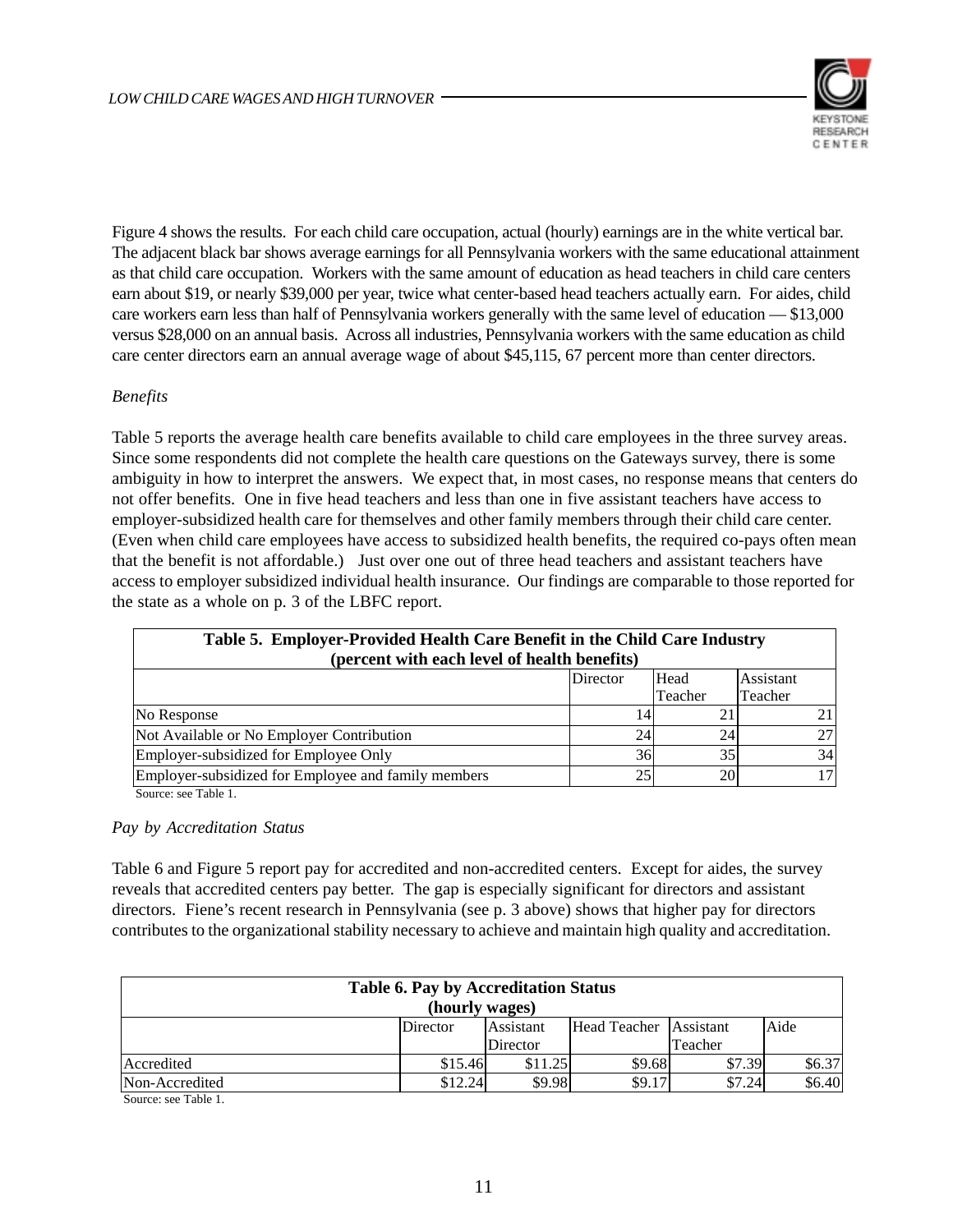

## **Figure 5. Pay Higher in Accredited Centers, Especially for Directors**



#### *Training*

Table 7 shows the level of annual training that employees receive. About nine in 10 directors and assistant directors receive more than the six hours of training per year mandated by the Pennsylvania Department of Public Welfare. Around seven in 10 head teachers, assistant teachers, and aides receive above the mandated level of annual training. Thus, despite the relatively low levels of formal education for assistant group supervisors and aides (see Table 1), two out of three workers in these positions receive training above the required amount.

| Table 7.                                                                                      |          |           |                     |           |      |  |  |  |
|-----------------------------------------------------------------------------------------------|----------|-----------|---------------------|-----------|------|--|--|--|
| <b>Training</b>                                                                               |          |           |                     |           |      |  |  |  |
| (percent of employees in each occupation receiving mandated six hours or more than six hours) |          |           |                     |           |      |  |  |  |
|                                                                                               | Director | Assistant | <b>Head Teacher</b> | Assistant | Aide |  |  |  |
|                                                                                               |          | Director  |                     | Teacher   |      |  |  |  |
| Mandated Six Hours Only                                                                       |          |           | 27                  | 33        | 32   |  |  |  |
| More than Mandated Six Hours                                                                  | 90       | 87        | 73                  | 67        | 68   |  |  |  |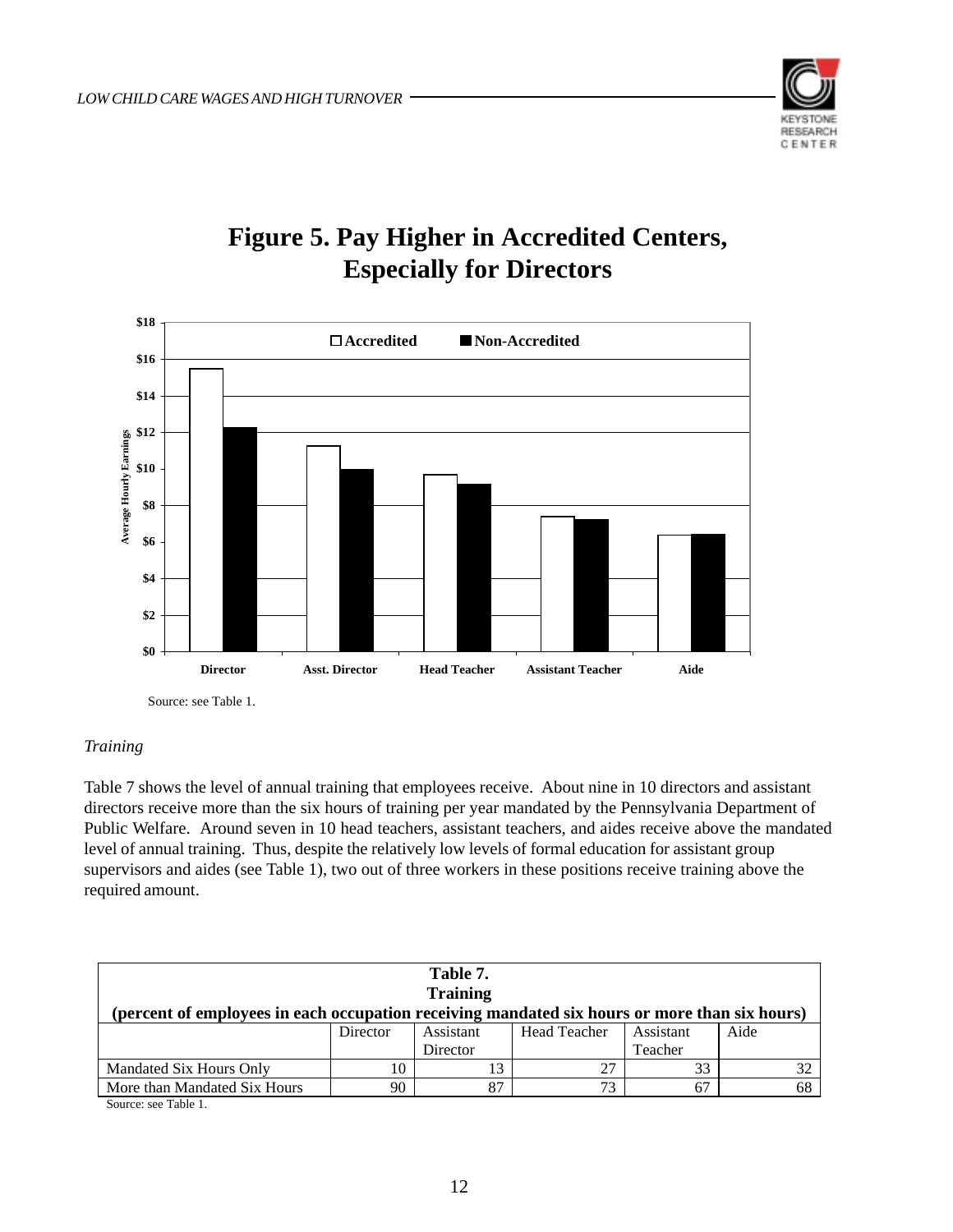

#### *Causes of Turnover*

Since consistency and continuity in the relationship between teacher and child are critical determinants of quality, it is important to understand what factors contribute to higher or lower turnover, especially among teachers. Wages are predicted to have a strong impact on turnover rates. To test this possibility, for each staff position (aide, assistant group supervisor, and so on), and within each community, we examined the correlation between wages and turnover at child care centers.<sup>8</sup> We thus examined a total of 15 correlations (5 positions, 3 areas). In 13 of 15 cases, including for head teachers and assistant teachers in all three regions, higher pay was associated with lower turnover. At the same time, these relationships were relatively weak, with correlations ranging from  $-0.02$  to  $-0.18$  (minus one is a perfect correlation, zero is no correlation).

Other variables that we examined (e.g. accreditation status, benefits, training, etc.) did not have a consistent impact on turnover. One reason for this may that be that some of the survey measure of benefits are not sufficiently precise. For example, since some centers offer benefits that are out of reach of most employees, simple "offering" benefits may not be a good measure of how much these benefits entice teachers to stay. Similarly, child care benefits offered to teachers are sometimes very generous, but the survey question about this issue did not ask about the size of the benefit or how frequently teachers take advantage of it. Another issue may be that the Gateways questions do not explore supervisory attitudes and managerial styles. Studies of other human services indicate that these can have a dramatic independent effect on turnover.

#### **Findings from the Home-Based Child Care Provider Survey**

#### *Provider Characteristics*

The 120 respondents to the Gateways home-based provider survey included 33 group homes and 68 family providers (19 home-based providers did not clearly indicate to which of these two categories they belong). Ninetyone percent of home-based respondents were for-profit programs and 9 percent were non-profit. Ninety-five percent of the centers had DPW registration. The home-based providers had a total of 157 full-time and 83 parttime employees and served 996 children. The average home-based provider had a capacity of 8 children. Thirteen percent of responding home-based providers were accredited by a professional group. Of these, three out of four had accreditation from the National Association for Family Child Care. For those home-based providers not currently accredited, 35 percent were pursuing accreditation.

#### *Education*

Table 8 provides details about the education levels of the main and assistant providers (the latter are present primarily in group homes). About one in five main providers have a bachelor's degree, while only 5 percent of assistant providers do. Compared to center-based directors, assistant directors, and head teachers (see above), the educational attainment for home-based providers is lower. Despite this generally lower level of formal education, 72 percent of home-based employees have had more than 6 hours of training in the past year. The level of training is roughly comparable to the training for teachers and aides in child-care centers. Furthermore, of the 260 employees represented by the survey responses, 15 percent participate in the Pennsylvania TEACH Early Childhood Program. Of the responding programs, 51 percent indicated that they need access to additional training programs. One in three cited the need for Child Development Associate training and 43 percent cited the need for more training towards bachelor's degrees in child development or a related field.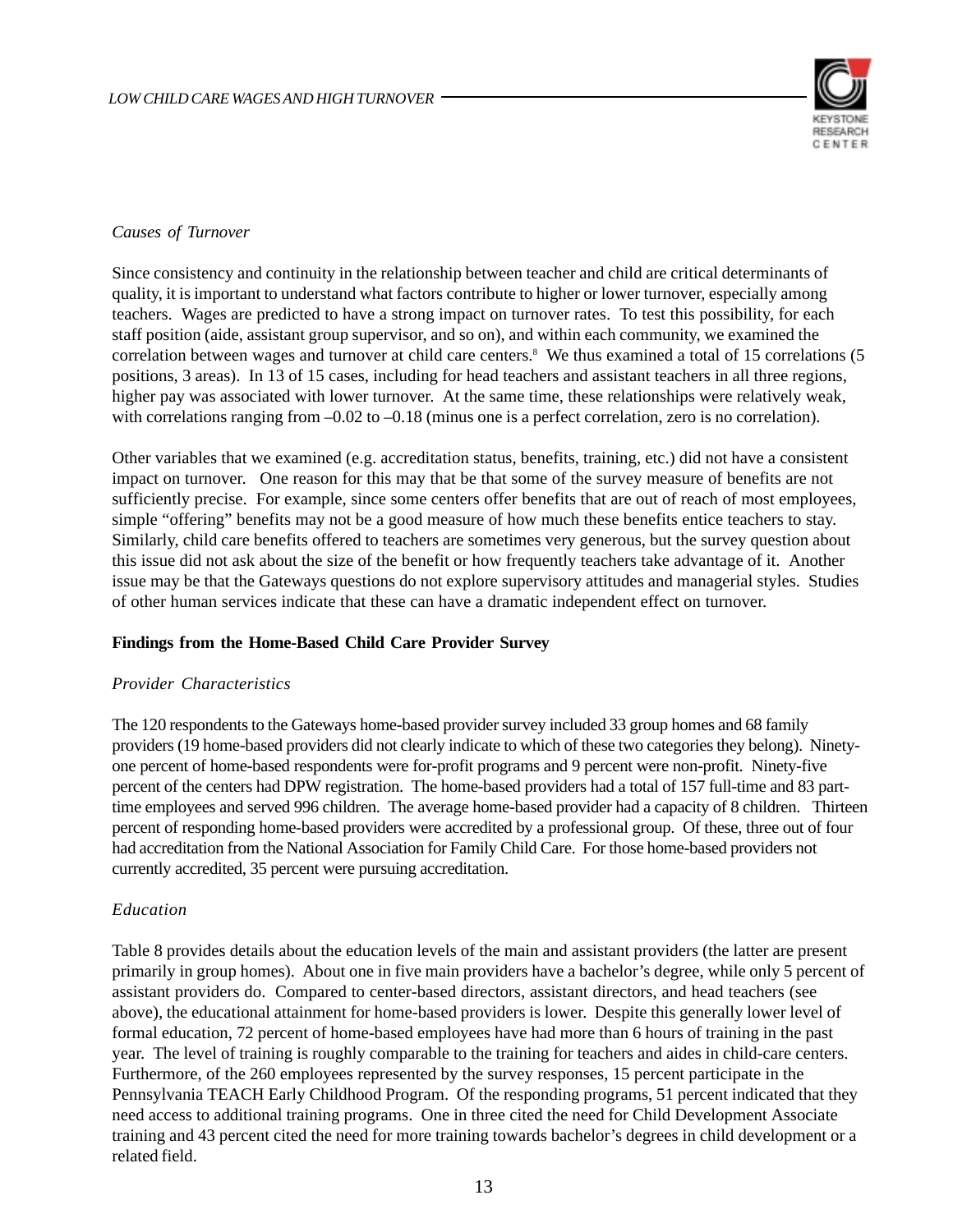

| <b>Table 8. Education of Employees in Home-based Providers</b><br>(percent with each education level) |     |                           |          |  |  |
|-------------------------------------------------------------------------------------------------------|-----|---------------------------|----------|--|--|
|                                                                                                       | All | Main Provider   Assistant |          |  |  |
|                                                                                                       |     |                           | Provider |  |  |
| No High-School Diploma                                                                                |     |                           |          |  |  |
| High School Diploma or GED                                                                            | 67  | 59                        | 76       |  |  |
| Associate degree                                                                                      |     |                           |          |  |  |
| Bachelor's degree                                                                                     | 14  |                           |          |  |  |
| Master's degree or higher<br>$\sim$ $\sim$ $\sim$<br>$-111$                                           |     |                           |          |  |  |

Source: see Table 1.

#### *Turnover and Experience*

Turnover rates in home-based providers, at 15 percent, are comparable to the rates for directors and assistant directors but lower than for other positions in child-care centers. Since turnover among home-based providers often means providers go out of operation, however, sampling turnover only among providers still in operation biases the estimate of turnover downward. When asked the main reasons employees give for leaving, 74 percent of respondents cited low pay and 63 percent cited lack of benefits.

Table 9 shows the length of time staff have been in their current home-based program. Over half of main providers have been in their current program for five years or more, while only one in five assistant providers have been. Nearly half of all assistant providers have been in their current program for less than two years.

Twenty-nine percent of home-based providers reported having problems recruiting qualified workers in the past two years. Of home-based programs reporting problems recruiting qualified workers, around 70 percent cited "lack of experience" and "lack of training" in the child care field as the main reasons.

| Table 9. Experience in Current Home-Based Program<br>(percent with each level of experience) |               |                    |     |  |  |  |  |
|----------------------------------------------------------------------------------------------|---------------|--------------------|-----|--|--|--|--|
|                                                                                              | Main Provider | Assistant Provider |     |  |  |  |  |
| Less than 2 years                                                                            |               |                    |     |  |  |  |  |
| 2 to 5 years                                                                                 | 28            |                    | 321 |  |  |  |  |
| 5 years or more                                                                              | 55            |                    |     |  |  |  |  |

Source: see Table 1.

#### *Wages and Benefits*

Table 10 shows the average wage for main providers and assistant providers in home-based child care programs. For comparison, we show the wage figures for group homes from the LBFC study; the LBFC did not survey family day-care homes (with those 1998 wages adjusted for inflation between 1998 and 2000 using the CPI-U-X1, a consumer price index maintained by the U.S. Bureau of Labor Statistics). Wages remain very low in the homebased child care industry. Assistant providers earn wages similar to wages of aides in child care centers. Main providers earn between the average wage for assistant teachers and head teachers in child care centers. The average Pennsylvania wage in all industries for workers with the same educational attainment as home-based providers is 78 percent above what home-based providers' wage (Figure 4).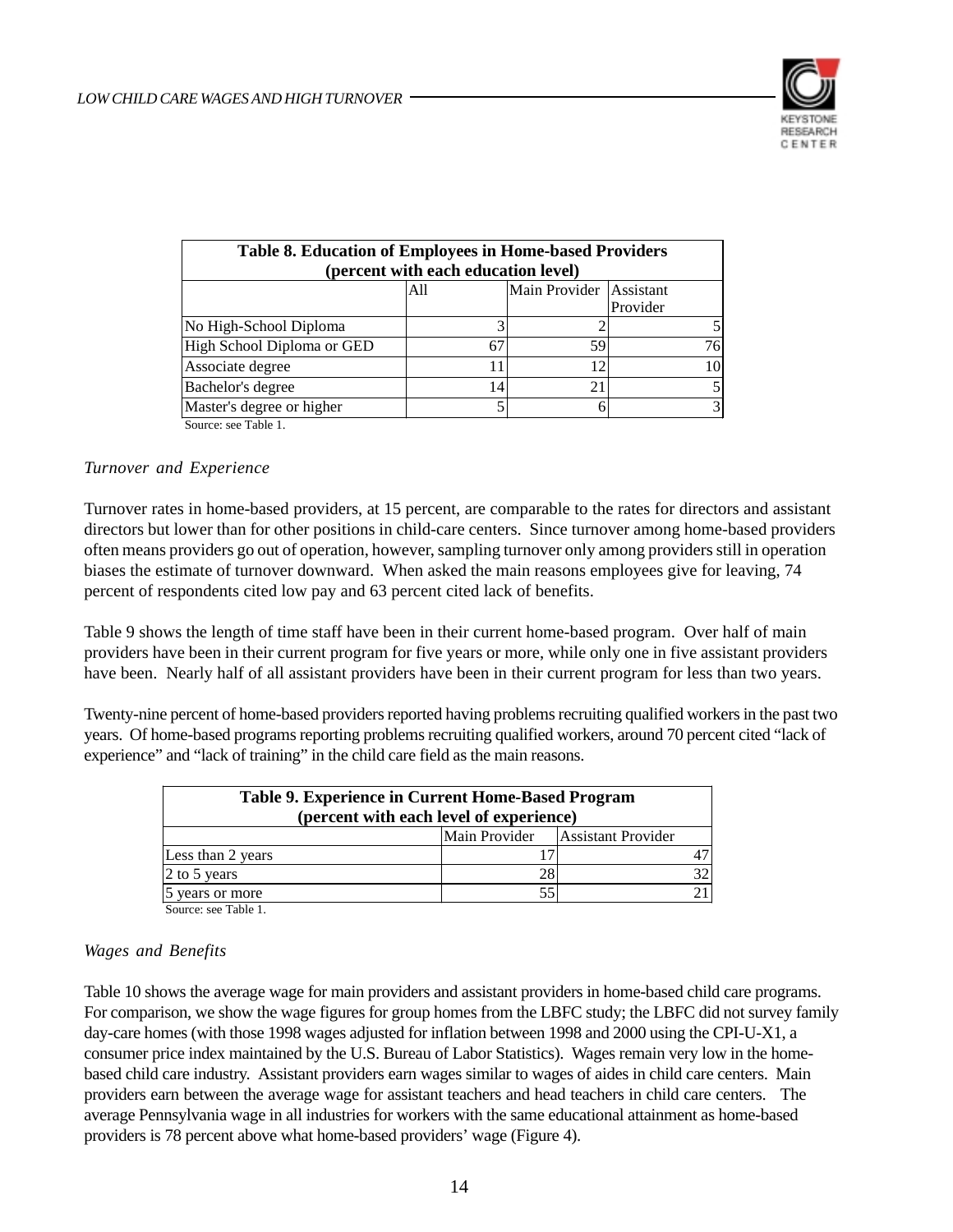

| Table 10. Average Hourly Wages in Home-Based Centers (2000 dollars) |               |                           |  |  |  |  |  |
|---------------------------------------------------------------------|---------------|---------------------------|--|--|--|--|--|
|                                                                     | Main Provider | <b>Assistant Provider</b> |  |  |  |  |  |
| Southeast Pennsylvania                                              | \$9.09        | \$6.99                    |  |  |  |  |  |
| LBFC (1998)                                                         | \$8.75        |                           |  |  |  |  |  |

Source: Gateways provider surveys and LBFC, *Salary Levels and their Impact on Quality Care for Child Care Workers*.

Health benefits are almost unheard of in home-based providers. Among 120 home-based providers, two offer fully paid employee health insurance, two offer partially paid employee health insurance, and one offers partially paid family health insurance. Nearly half (48 percent) of the center respondents indicated they would be interested in collaborating with other providers to access more affordable health care.

#### **Conclusion**

Low compensation and high turnover in the Pennsylvania child care industry reflect low wages and benefits which, in turn, stem from working parents' inability to pay more. To lower turnover, maintain and improve the education levels of the child care workforce, and raise the quality of child care for low-income workers and the middle class, state government in Pennsylvania must invest more in early care and education.

A growing number of states have programs that raise wages or subsidize health care benefits for child care staff, in some cases linked with the acquisition of additional education and experience (see Box). A pilot program in Washington state, for example, subsidizes child care providers that commit to paying their staff based on a wage scale that raises wages with the acquisition of additional education and experience (for details, visit the Economic Opportunity Institute web page, www.eoionline.org. In its first year, beginning in June 2000, 1,250 teachers in 124 centers participated in the program. Annual wages at participating centers are now \$3,000 higher than the statewide average for all centers

Pennsylvania has the funds necessary to raise wages, subsidize health care benefits, and improve quality in child care. To launch an initiative to accomplish these goals, Pennsylvania can draw on the increase in the fiscal year 2001 Child Care Development Fund block grant and unspent dollars from prior budget years (from both the block grant and the Temporary Assistance to Needy Families program).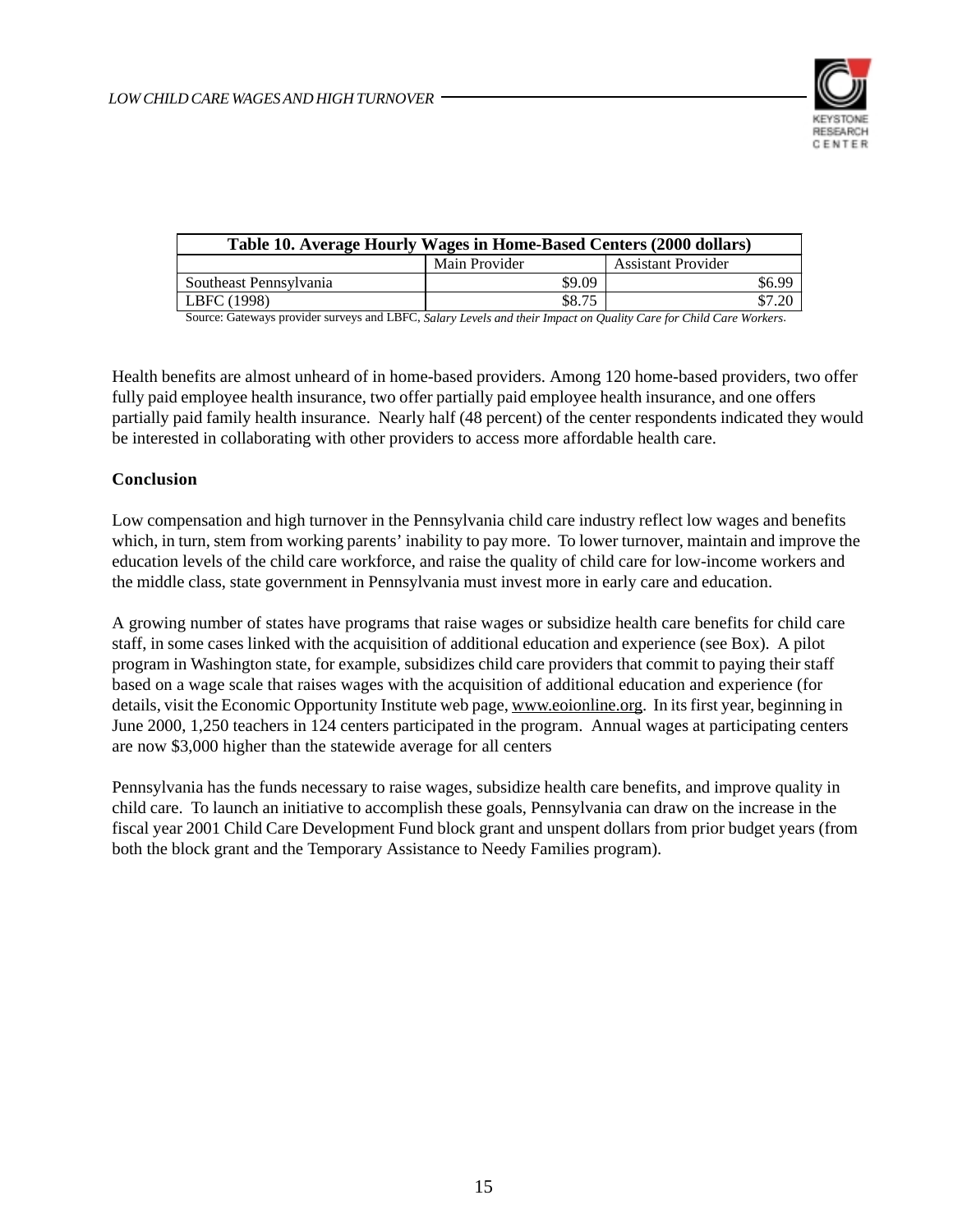

#### **STATE POLICIES THAT RAISE COMPENSATION FOR CHILD CARE TEACHERS1**

- **North Carolina** provides salary supplements to child care teachers, directors and family child care providers. The salary supplement program (WAGE\$) is available to those with earnings below a specified level who have achieved early childhood education credentials and have maintained steady employment with the same child care program for at least six months.
- **The San Francisco CARES Program** contains two components, Child Development Corps and Resources for Retention. The Child Development Corps offers stipends to child care workers, and Resources for Retention awards quality improvement grants to programs to develop and implement a staff retention plan.
- **Rhode Island** makes fully paid health insurance coverage available to some child care providers and their children through Rite Care, the state's publicly funded insurance program for the uninsured.
- **T.E.A.C.H. Early Childhood Health Insurance Program** in North Carolina provides health insurance to child care programs with staff enrolled in the T.E.A.C.H., or programs in which all staff have two or four-year degrees in child development or early childhood education.
- **Washington State's Child Care Career Development Ladder** provides subsidies to child care programs that (a) agree to a "career ladder" specifying wage minimums for child care teachers with different levels of education and experience, (b) fill 10 percent of their slots with children receiving subsidized child care, and (c) contribute \$25 towards any health insurance premium.
- **Great START of Illinois** is now offering stipends to child care teachers and providers in eligible programs who have worked at the site for a certain amount of time, based on years of education already obtained.
- **New York State** will pay for a one-time wage supplement for child care workers who have been employed at their site for at least a year, based on educational level. The funds come from unexpended TANF money.

1 This box was developed by QUEST (Quality Education through Salaries and Training).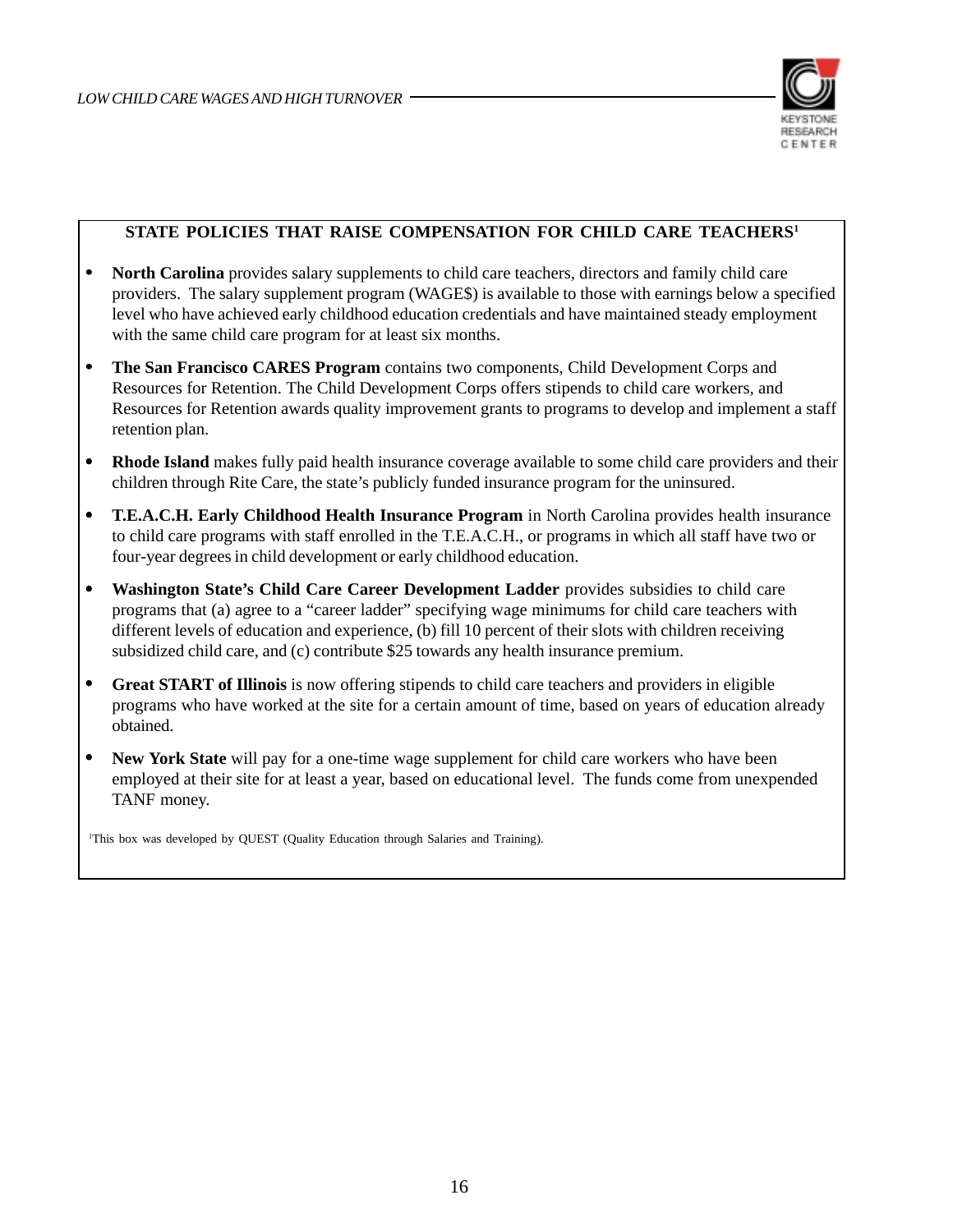

## **APPENDIX**

| Table A1. Educational Attainment of Employees in Child Care Centers |                 |                  |                               |                |                  |  |  |
|---------------------------------------------------------------------|-----------------|------------------|-------------------------------|----------------|------------------|--|--|
| (percent of each occupation with each level of education)           |                 |                  |                               |                |                  |  |  |
| Southeast Pennsylvania                                              | Director        | Assistant        | <b>Head Teacher Assistant</b> |                | Aide             |  |  |
|                                                                     |                 | Director         |                               | Teacher        |                  |  |  |
| No High School Diploma                                              | 0               | $\theta$         | 0                             |                | $\overline{15}$  |  |  |
| High School Diploma or GED                                          |                 | 29               | 23                            | 79             | 77               |  |  |
| <b>Associate Degree</b>                                             | 13              | 9                | 16                            | 8              | $\sqrt{2}$       |  |  |
| <b>Bachelor's Degree</b>                                            | 49              | 52               | 56                            | 10             | 6                |  |  |
| Master's Degree or higher                                           | 34              | 10               |                               |                | $\boldsymbol{0}$ |  |  |
|                                                                     | 100             | 100              | 100                           | 100            | 100              |  |  |
| <b>York County</b>                                                  |                 |                  |                               |                |                  |  |  |
| No High School Diploma                                              | $\overline{2}$  | $\boldsymbol{0}$ | $\boldsymbol{0}$              |                | 19               |  |  |
| High School Diploma or GED                                          | 13              | 23               | 18                            | 95             | 80               |  |  |
| <b>Associate Degree</b>                                             | $\overline{14}$ | 14               | $\overline{13}$               | 2              | $\mathbf{0}$     |  |  |
| <b>Bachelor's Degree</b>                                            | 63              | 64               | 64                            |                | $\boldsymbol{0}$ |  |  |
| Master's Degree or higher                                           | 9               | $\Omega$         | 6                             | $\theta$       | $\mathbf{1}$     |  |  |
|                                                                     | 100             | 100              | 100                           | 100            | 100              |  |  |
| <b>Allegheny County</b>                                             |                 |                  |                               |                |                  |  |  |
| No High School Diploma                                              | 0               | 3                | $\theta$                      |                | $\sqrt{5}$       |  |  |
| High School Diploma or GED                                          | 5               | 29               | 12                            | 88             | 87               |  |  |
| <b>Associate Degree</b>                                             | 4               | 16               | 16                            | 3              | $\mathbf{1}$     |  |  |
| <b>Bachelor's Degree</b>                                            | 70              | 47               | 65                            | 6              | $\overline{4}$   |  |  |
| Master's Degree or higher                                           | 20              | 5                | 7                             | $\mathfrak{D}$ | $\overline{3}$   |  |  |
|                                                                     | 100             | 100              | 100                           | 100            | 100              |  |  |
| <b>All Areas</b>                                                    |                 |                  |                               |                |                  |  |  |
| No High School Diploma                                              | $\overline{0}$  |                  | $\mathbf{0}$                  |                | 13               |  |  |
| High School Diploma or GED                                          | 6               | 28               | 19                            | 87             | 80               |  |  |
| <b>Associate Degree</b>                                             | 10              | 12               | $\overline{16}$               | 5              | $\mathbf{1}$     |  |  |
| Bachelor's Degree                                                   | 58              | 53               | 60                            | 6              | $\overline{4}$   |  |  |
| Master's Degree or higher                                           | 25              | $\overline{7}$   | 5                             |                | $\mathbf{1}$     |  |  |
|                                                                     | 100             | 100              | 100                           | 100            | 100              |  |  |

Source: see Table 1.

| <b>Table A2. Turnover Rates</b><br>(number leaving each position in past year as percent of total number of positions) |          |                  |              |           |      |  |  |
|------------------------------------------------------------------------------------------------------------------------|----------|------------------|--------------|-----------|------|--|--|
|                                                                                                                        | Director | <b>Assistant</b> | Head Teacher | Assistant | Aide |  |  |
|                                                                                                                        |          | Director         |              | Teacher   |      |  |  |
| Southeast Pennsylvania                                                                                                 |          |                  |              | 28        | 44   |  |  |
| <b>York County</b>                                                                                                     |          |                  |              | 38        | 48   |  |  |
| Allegheny County                                                                                                       | 21       |                  |              |           | 55   |  |  |
| Three Areas                                                                                                            | 14       |                  |              | 34        | 47   |  |  |
| Source: see Table 1                                                                                                    |          |                  |              |           |      |  |  |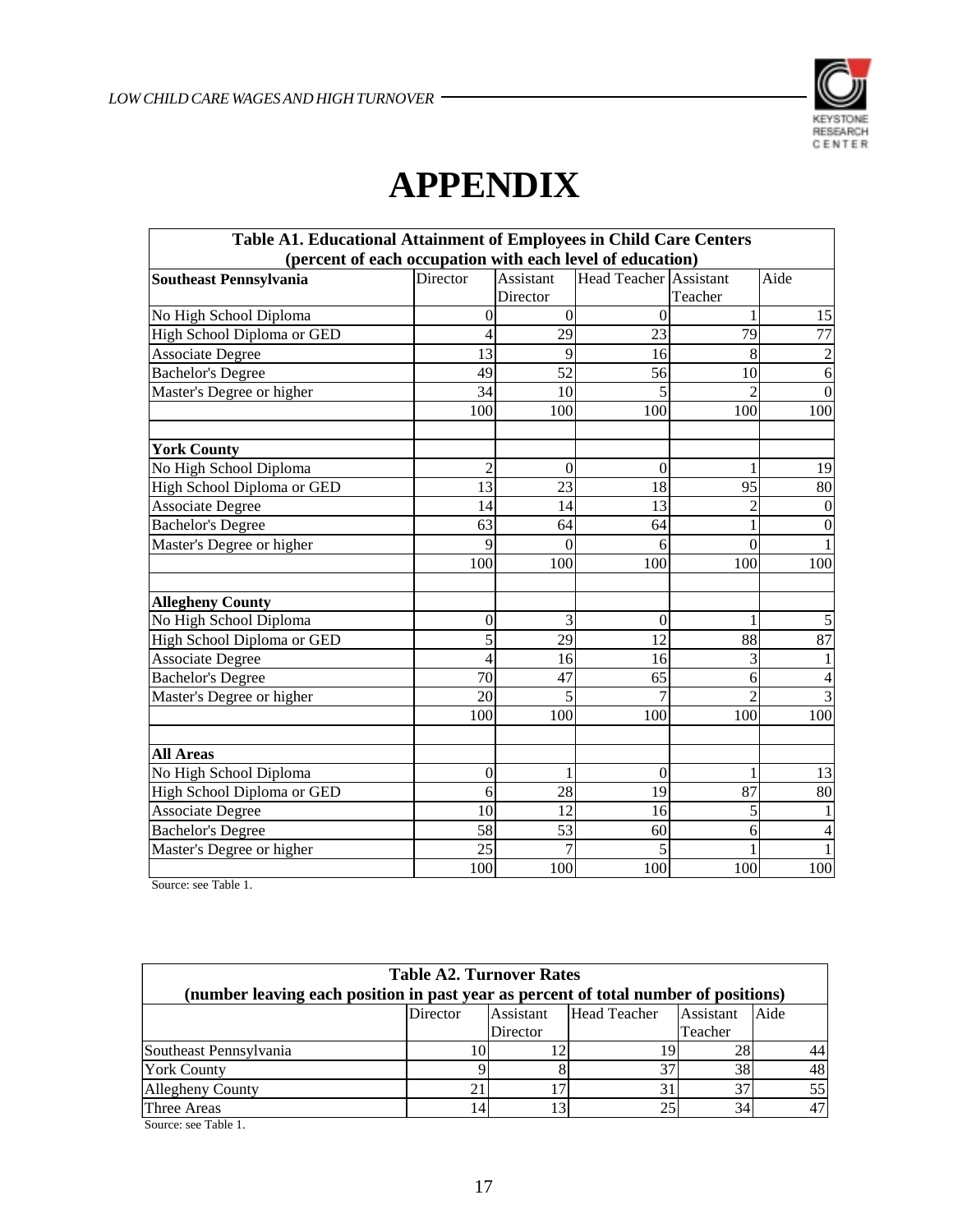

| Table A3. Length of Time in Current Center<br>(percent of each occupational group with each level of experience) |    |          |         |         |                |
|------------------------------------------------------------------------------------------------------------------|----|----------|---------|---------|----------------|
|                                                                                                                  |    |          |         |         |                |
|                                                                                                                  |    | Director | Teacher | Teacher |                |
| Less than 2 years                                                                                                | 21 | 25       | 30      | 38      | 69             |
| 2 to 5 years                                                                                                     | 32 | 24       | 27      | 35      | 19             |
| 5 years or more                                                                                                  | 47 | 51       | 44      | 27      | 12             |
| <b>York County</b>                                                                                               |    |          |         |         |                |
| Less than 2 years                                                                                                | 33 | 23       | 47      | 44      | 77             |
| 2 to 5 years                                                                                                     | 30 | 27       | 29      | 33      | 19             |
| 5 years or more                                                                                                  | 37 | 50       | 25      | 23      | 5 <sup>1</sup> |
| <b>Allegheny County</b>                                                                                          |    |          |         |         |                |
| Less than 2 years                                                                                                | 40 | 24       | 52      | 43      | 63             |
| 2 to 5 years                                                                                                     | 19 | 16       | 23      | 19      | 20             |
| 5 years or more                                                                                                  | 41 | 60       | 25      | 38      | 18             |
| <b>All Areas</b>                                                                                                 |    |          |         |         |                |
| Less than 2 years                                                                                                | 29 | 25       | 38      | 41      | 69             |
| 2 to 5 years                                                                                                     | 28 | 22       | 26      | 30      | 19             |
| 5 years or more                                                                                                  | 44 | 53       | 36      | 29      | 12             |